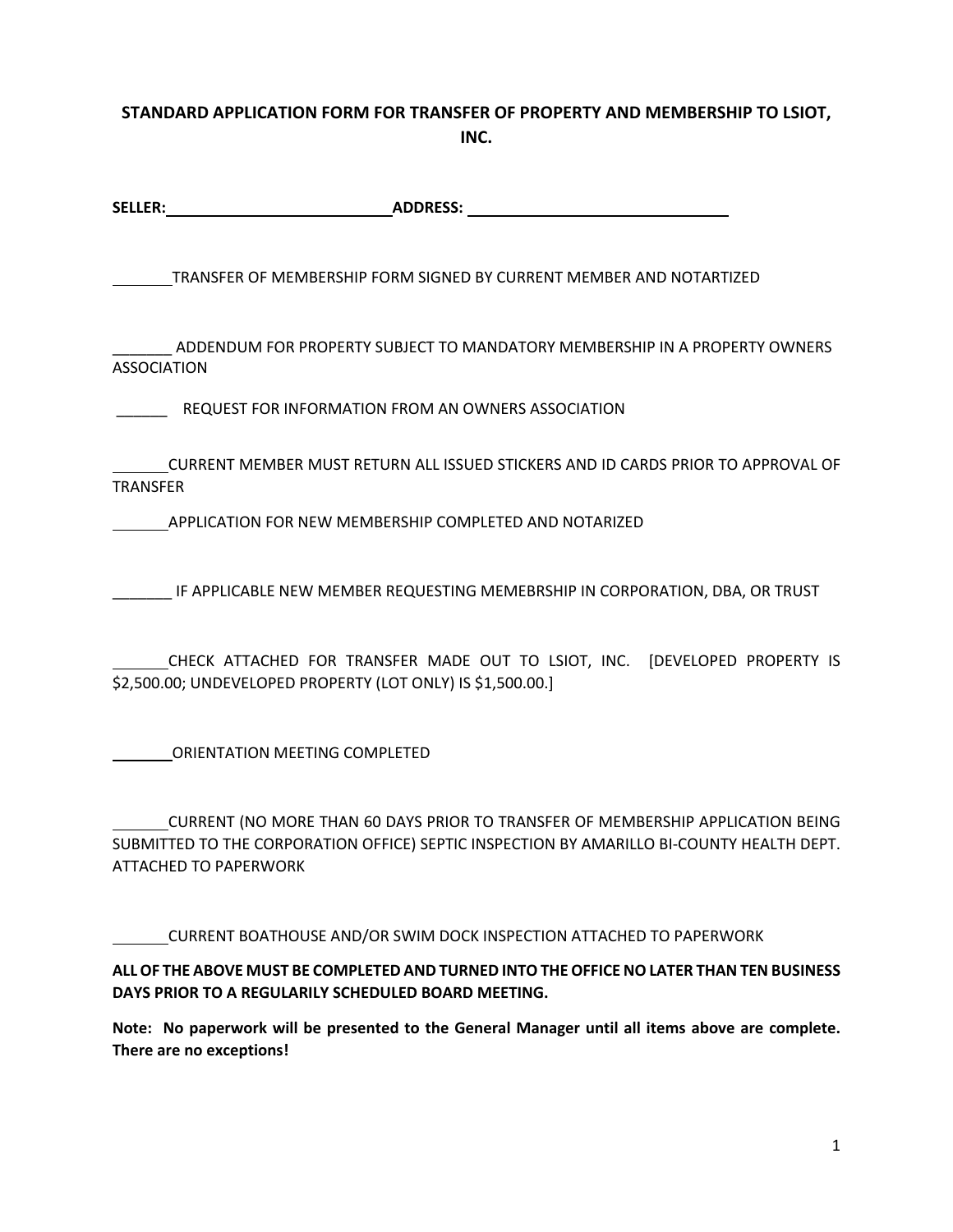# **NOTICE**

**NOTICE TO CURRENT AND PROSPECTIVE MEMBER(S) AS OF APRIL 26, 2016 THE LSIOT, INC BOARD OF DIRECTORS WILL NO LONGER REQUIRE A SURVEY OF PROPERTY WHEN APPLYING FOR THE TRANSFER OF MEMBERSHIP.** 

**DUE TO PRIOR HISTORY OF PROPERTY BOUNDARY LINE ISSUES/DISPUTES THE LSIOT, INC BOARD OF DIRECTORS STRONGLY SUGGEST THAT A SURVEY IS OBTAINED TO ENSURE THAT THE CURRENT AND PROSPECTIVE MEMBER(S) ARE FULLY AWARE OF THE PROPERTIES BOUNDARY LINES IN WHICH THE TRANSFER OF MEMBERSHIP IS BEING REQUESTED.** 

**BY SIGNING BELOW YOU AS A CURRENT AND PROSPECTIVE MEMBER(S) ACKNOWLEDGE THE RESPONSIBLITY FOR BEING FULLY AWARE OF THE PROPERTY BOUNDARY LINES AND THAT LSIOT, INC WILL NOT BE HELD LIABLE OR RESPONSIBLE FOR ANY PROPERTY BOUNDARY LINE ISSUES/DISPUTES UNLESS CORPORATION PROPERTY IS INVOLVED. IF CORPORATION PROPERTY IS INVOLVED YOU WILL BE RESPONSIBLE TO NOTIFY THE LSIOT, INC.**

| <b>SELLER:</b>   | DATE: |
|------------------|-------|
| <b>BUYER(S):</b> | DATE: |
|                  | DATE: |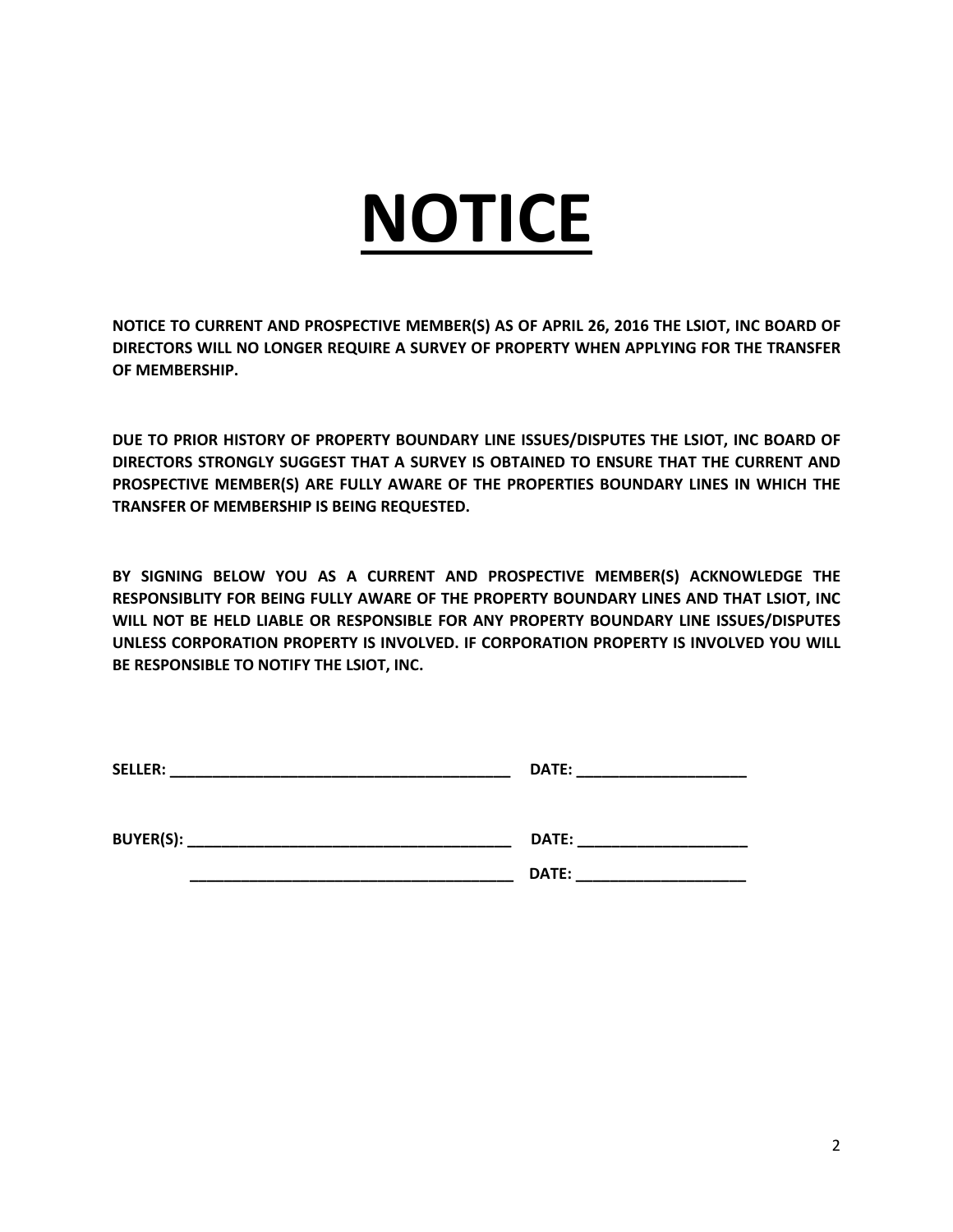# **NOTICE TO AUCTIONEERS, BIDDERS, AND BUYERS**

ALL TRANSFER OF MEMBERSHIPS ARE SUBJECT TO THOROUGH BACKGROUND CHECKS AND LSIOT BOARD OF DIRECTOR'S APPROVAL PRIOR TO THE MEMBERSHIP BEING TRANSFERRED TO THE BUYER OF A HOME PURCHASED THROUGH AN AUCTION.

THE BUYER **WILL NOT** TAKE POSSESSION OF THE PROPERTY OR HAVE MEMERBSHIP RIGHTS AND/OR PRIVILEGES UNTIL THE TRANSFER OF MEMBERSHIP HAS BEEN COMPLETED AND APPROVED BY THE BOARD.

AUCTIONEER, SELLER AND BUYER SHOULD BE AWARE THAT THE APPROVAL PROCESS CAN TAKE TIME AND MAY DELAY ANY CLOSING.

PLEASE REFER TO THE BUY/SELL FORMS AT:

WWW.LAKETANGLEWOOD.ORG .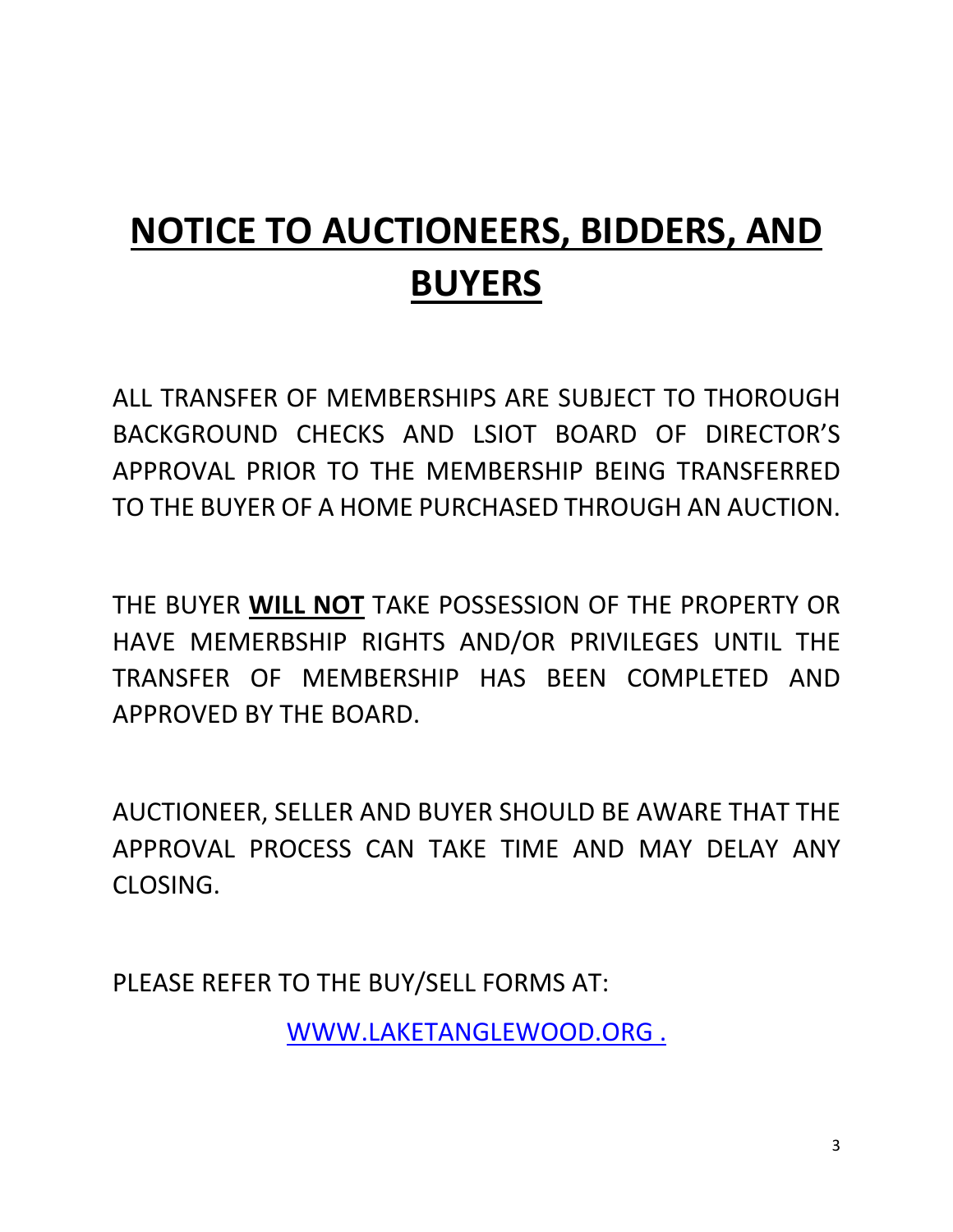## IF YOU HAVE ANY QUESTIONS PLEASE FEEL FREE TO CONTACT THE LSIOT, INC OFFICE AT 806-622-1702.

#### **PROCEDURE FOR SELLING LSIOT, INC. POA PROPERTY**

PROPERTY ADDRESS: North and the set of the set of the set of the set of the set of the set of the set of the set of the set of the set of the set of the set of the set of the set of the set of the set of the set of the set

LSIOT, Inc. is a Property Owners Association ("POA"). Before property within the LSIOT, Inc. POA is purchased, the buyer must submit an application for membership to be presented to the General Manager for approval. The completed application must be in the LSIOT, Inc. office at least ten business days prior to closing.

**ABSOLUTELY NO CLOSING OF PROPERTY SALES ARE TO BE COMPLETED PRIOR TO LSIOT, INC. BOARD APPROVAL OF MEMBERSHIP TRANSFER. FAILURE TO FOLLOW THE GUIDELINES WILL RESULT IN A DELAYED MEMBERSHIP TRANSFER.**

**PURCHASE AND SALE:**

| Realtor | Date |
|---------|------|
| Seller  | Date |
| Buyer   | Date |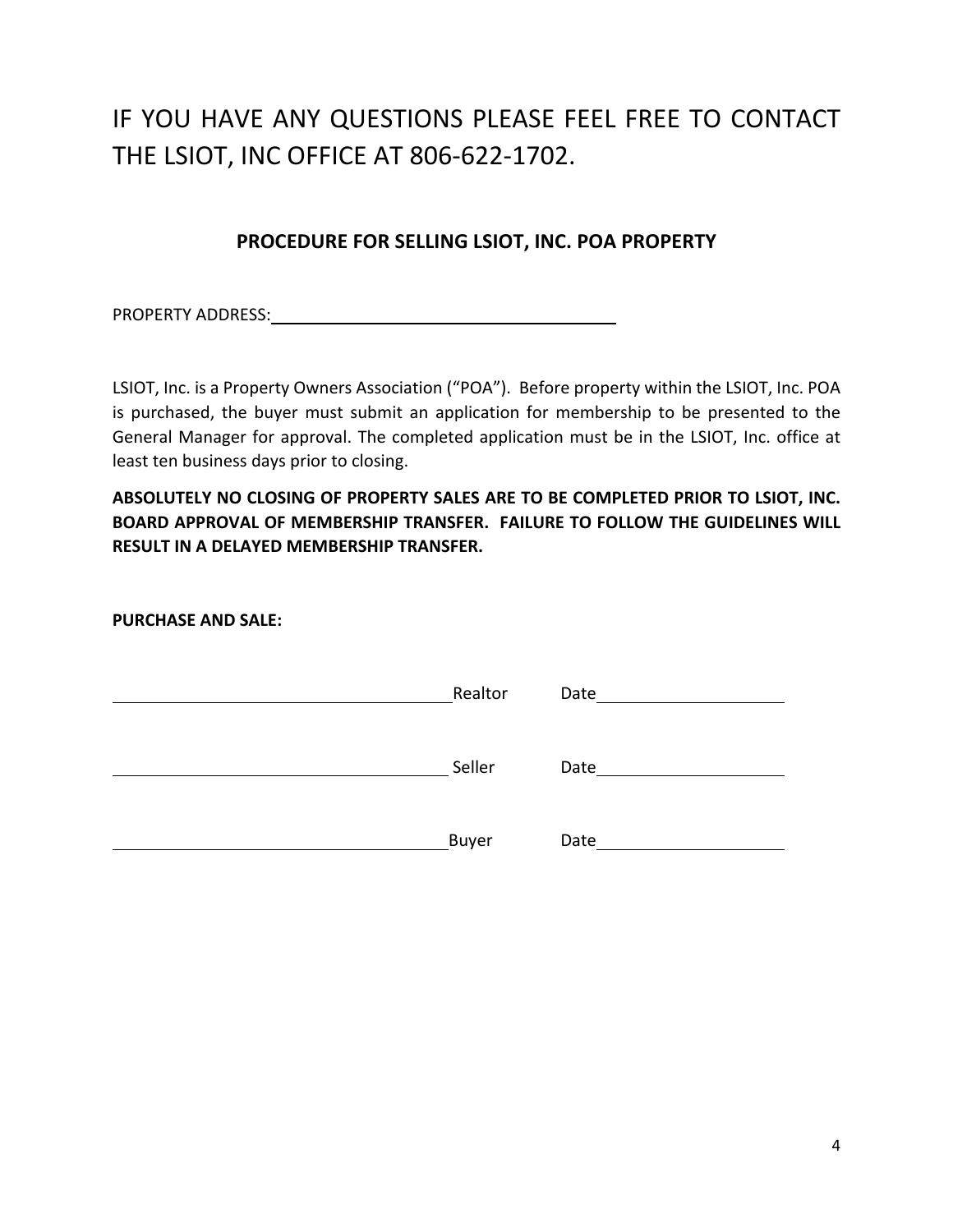#### **IMPORTANT INFORMATION FOR PROSPECTIVE PURCHASERS OF PROPERTY IN LAKE TANGLEWOOD**

Properties at Lake Tanglewood are regulated and controlled by LSIOT, Inc. as a Property Owners' Association ("POA"). All the rules and regulations have been passed by the duly elected representatives of the POA, the Village Council, and the Board of Directors of LSIOT, Inc., and are designed to secure and promote the safety, security, tranquility, and welfare of the members.

Applicant acknowledges receipt of, and has read a copy of, the Lake Tanglewood Club Rules and Regulations of the LSIOT, Inc. POA, and in consideration of admittance to membership agrees to be bound by such Rules and Regulations and those hereafter adopted as constituting the terms of the agreement between the applicant and LSIOT, Inc. POA.

The function of the Corporation includes the following:

- 1. Regulate compliance by the membership with the terms of the Prime Lease of Lake Tanglewood property,
- 2. Oversee and provide basic services including, but not limited to, roads, water services, and controlled access to the Village and recreational facilities of the LSIOT, Inc. POA.
- 3. Administer and regulate corporate properties of LSIOT, Inc. POA.
- 4. Set and collect dues and/or assessments, fines, fees, and water charges as necessary to maintain the objectives and purposes of the LSIOT, Inc. POA.
- 5. Approve all transfers of memberships to new purchasers of memberships.

Buyers: Date: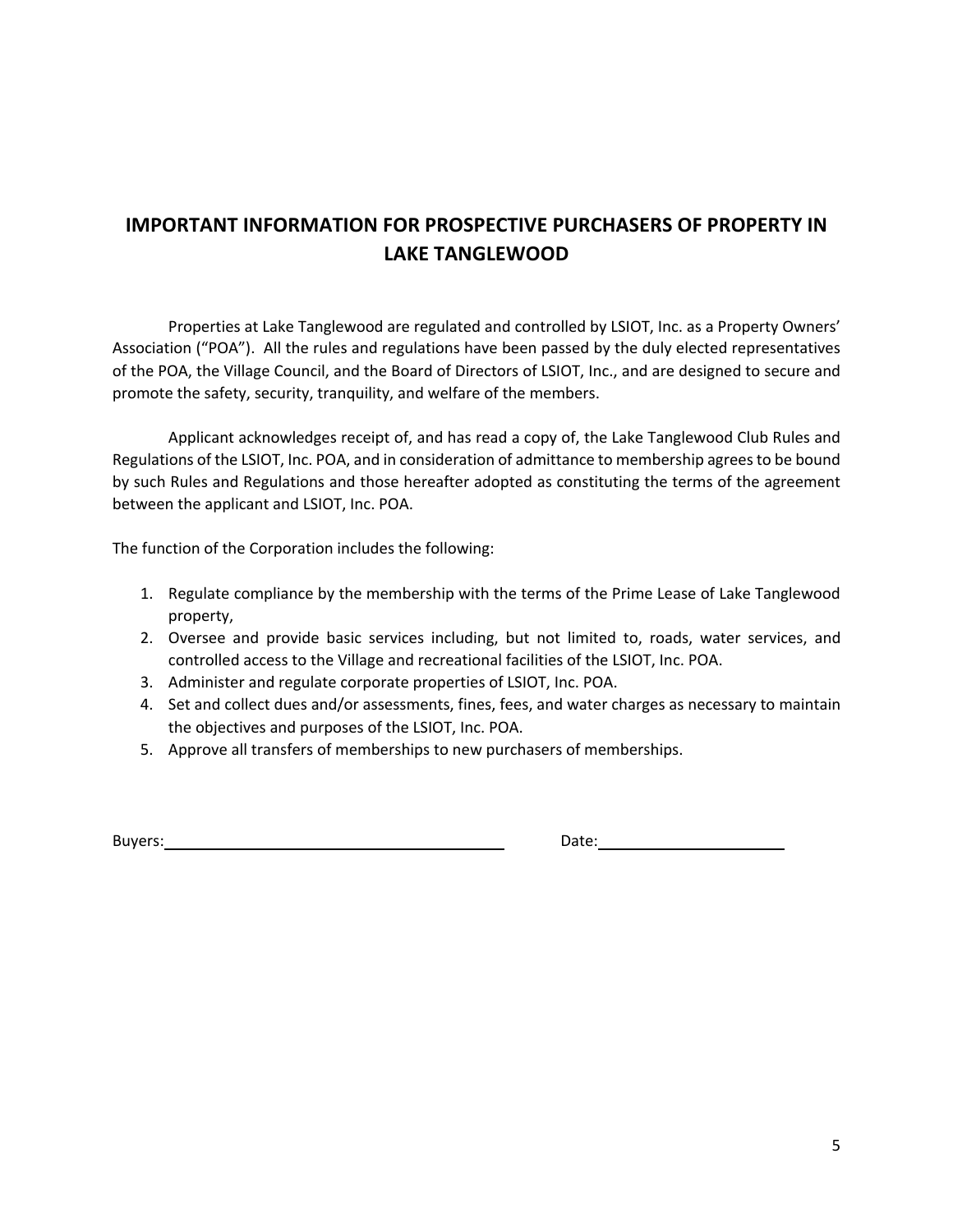#### **SUMMARY OF RULES AND REGULATIONS FOR PROSPECTIVE BUYERS**

**NO MEMBERSHIP MAY BE TRANSFERRED TO A PROSPECTIVE PURCHASER WITHOUT THE APPROVAL OF THE GENERAL MANAGER OF LSIOT, INC. THE BOARD ACTION TO TRANSFER WILL BE TAKEN AS SET FORTH IN "STANDARD PROCEDURE TO TRANSFER A MEMBERSHIP". IT IS THE DUTY AND OBLIGATION OF EACH SELLER AND PURCHASER TO BE AWARE OF AND TO COMPLY WITH THE TRANSFER REQUIRMENTS BEFORE INCURRING EXPENSES IN ANY REAL ESTATE CONTRACT OF SALE IN THE EVENT THAT THE TRANSFER IS NOT APPROVED BY THE GENERAL MANAGER. MEMBERSHIPS ARE LIMITED TO INDIVIDUALS; THERE CAN BE NO DUAL OR MULTIPLE PARTY OWNERSHIP OF A MEMBERSHIP, OR CORPORATE MEMBERSHIP OTHER THAN AS STATED IN BOARD POLICY #7. ALL PROSPECTIVE MEMBERS MUST ATTEND AN ORIENTATION ON THE RULES AND REGULATIONS OF THE LSIOT, INC. POA.**

The Village of Lake Tanglewood is an incorporated Village under the laws of the State of Texas. It is a Class B city and is governed by a Mayor and five Village Alderman. In some cases the Village has co-extensive and overlapping jurisdiction with LSIOT, Inc. The elected ,officials of the Village (the Village Council) has requirements for conduct and other activities within the Village limits and is primarily responsible for exercising jurisdiction in "law and order" and "zoning and building requirements".

The following is a summary of some of the rules and regulations established by LSIOT, Inc. and/or by the Village of Lake Tanglewood, which should be considered by all prospective purchasers of property in Lake Tanglewood:

- 1. All vehicles, motorcycles, boats, golf carts and A TV's belonging to a member and used within the lake area must be identified with a Lake Tanglewood vehicle, cycle or boat registration sticker.
- 2. Recreational Activities: All recreational activities including, but not limited to, the use of the lake area, the golf course, and other areas of the lake are limited to use by a member, or his or her family under the age of 21 living with the member. All guests of a member must be accompanied by the member to use these facilities.
- 3. Guests: In addition to the above, all members must inform the gate guard to authorize admittance for their guests. All members are personally responsible for any action or damage done by such guest(s) and can be called upon monetarily for such actions or damages.
- 4. Any new construction or modification of existing structures which changes the outside walls or roof line must have a Building Permit issued by the Village, subject to approval by LSIOT, Inc., prior to the start of any work. A permit for excavation, leveling, grading or filling must be obtained from LSIOT, Inc. prior to doing the work. Some of the Village and/or LSIOT, Inc. requirements are listed below. This listing is for basic information ONLY and does NOT constitute all the existing requirements or regulations.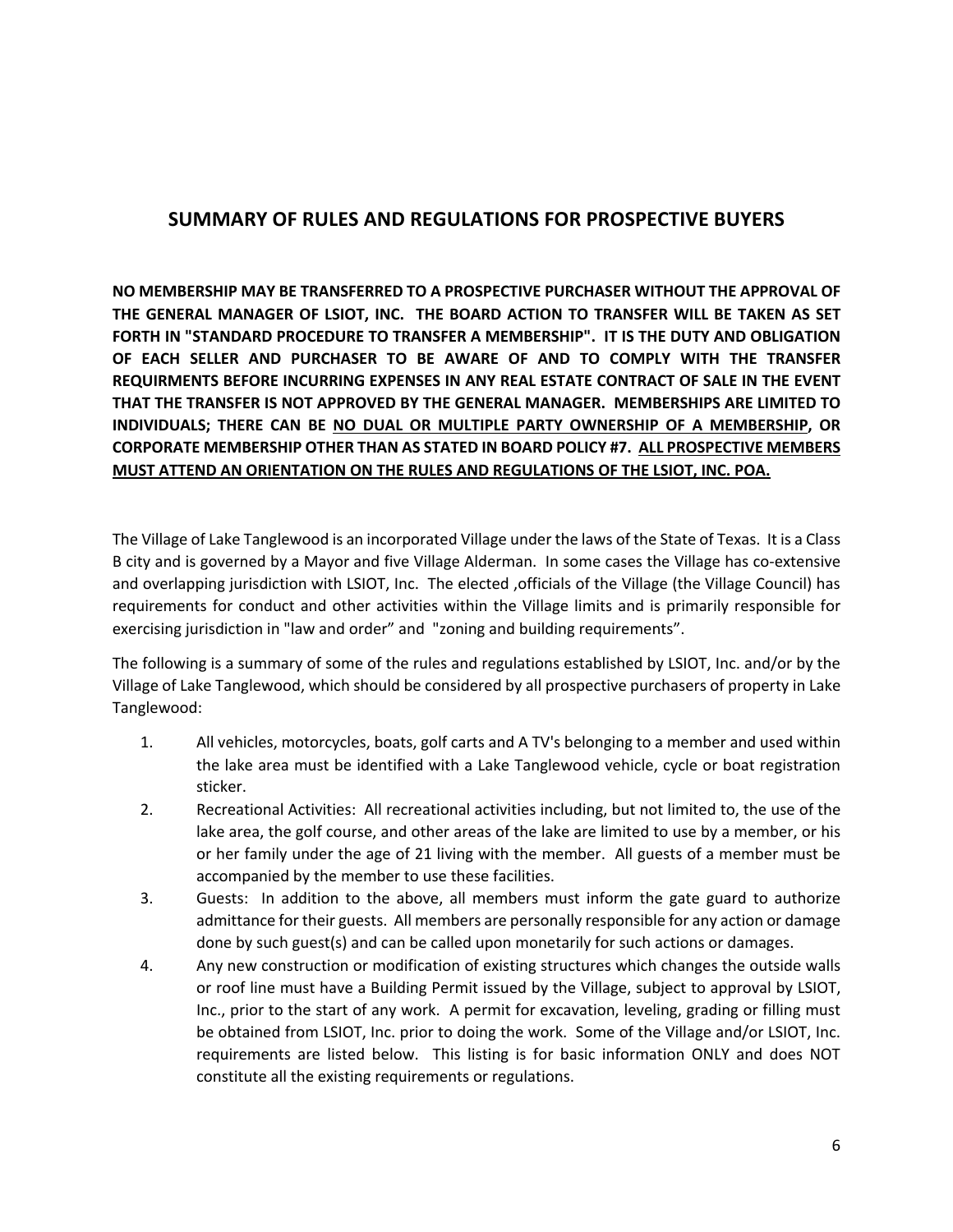- a. Set-back from side-lot lines hall be 10% of the total width of the structure, but in no case less than 5' from each side.
- b. No house shall be constructed containing less than 1,750 square feet, exclusive of open porches, garages, or carports, and shall exceed \$60,000.00 in construction costs.
- c. All structures shall be completed within one year of the date of the approved building permit.
- d. All septic tanks and drain fields shall be installed (or re-installed when necessary) to comply with TNRCC and be inspected and approved by the Bi-City County Health Department.
- e. No water wells are permitted, and each purchaser must connect to the existing overall LSIOT, Inc. water system.
- f. All boat houses and docks have certain size, placement, and construction restrictions and also require a building permit prior to construction.
- g. In addition to the general requirements, ordinances, and rules of the Village of Lake Tanglewood, each membership contains the following provision: "No improvements of any kind may be built or erected on the property until and unless the plans and specifications for said improvements and the location of said improvements on the property have first been presented to and approved by the Village subject to the approval of LSIOT, Inc."
- h. In addition to the above, it should be pointed out to prospective purchasers that some of the vacant lots in Lake Tanglewood do not have previsions for water service and/or road service. Before signing a contract to buy, prospective purchasers should check the lot locations, otherwise the purchasers may be required at their own expense, to furnish and maintain roadways, utilities, and water service to certain lots.
- i. All prospective purchasers should check the location of the lot being purchased to determine its "flood plain" status and whether it is susceptible to rising water levels.

The foregoing information is furnished to you as a prospective purchaser in Lake Tanglewood. It is designed only to be highlights and a summary of some of the important details to be considered by you before you commit to purchase property in our community. There are many more rules and regulations of which you should become informed if you decide to buy property. These rules and regulations may change from time-to-time for the benefit of our community.

As stated, we are a regulated and controlled community, and we hope that you, as a potential buyer, will find this a benefit to property ownership in Lake Tanglewood.

Buyer Signature Date

Buyer Signature Date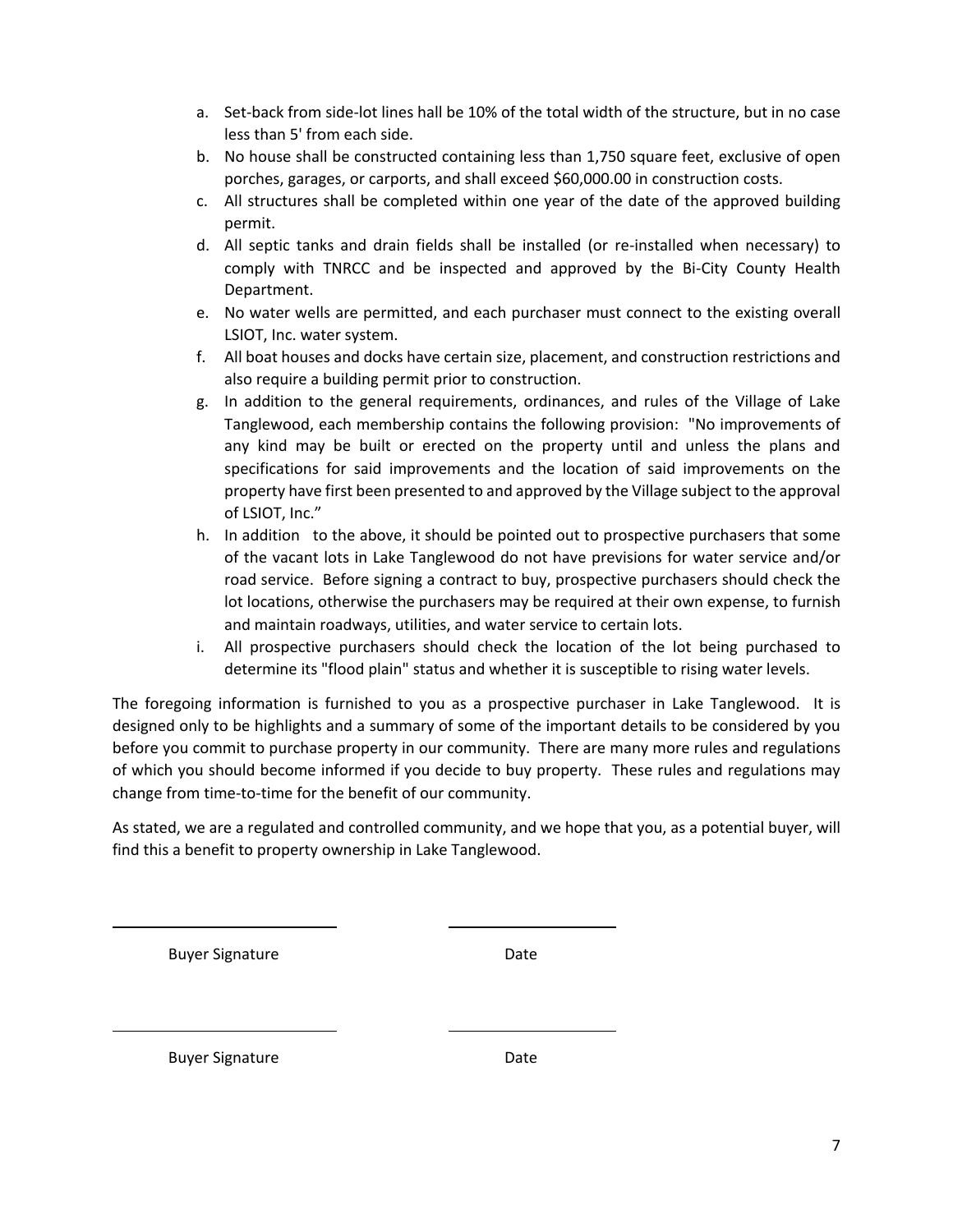#### STANDARD PROCEDURE FOR THE TRANSFER OF MEMBERSHIP

1. All completed components of the Standard Application Form with the transfer fee, must be presented at the LSIOT, Inc. Office no less than (10) ten working days prior to closing for the General Manager to approve transfer.

2. The LSIOT, Inc. General Manager will make every effort to process the application when in the (10) days prior to closing after the application is received with all requirements being met; but if for any reason the General Manager feels that additional time is needed, the decision may be postponed until all requirements are meet.

3. If the application is denied, any fees or deposits held by LSIOT, Inc. will be returned to the proper party.

4. Approval by the LSIOT, Inc. General Manager of an application, and payment of the transfer fee, does not entitle the purchaser to LSIOT, Inc. POA privileges. The transfer is not effective until a signed copy of the warranty deed is presented to LSIOT, Inc. office showing that the names on the deed are exactly as those names provided on the Lake Tanglewood membership application is received at the LSIOT, Inc. Office and the prospective member has completed orientation. At that time, the new member may apply for issuance of I.D. cards and vehicle stickers and may begin enjoying the privileges of LSIOT, Inc. POA memberships.

5. LSIOT, Inc. General approval of an Application to Transfer will expire if not consummated within sixty (60) days of General Manager approval. If the transfer is not completed within sixty days, approval is withdrawn, and any fees or deposits held by LSIOT, Inc. will be returned to the proper party. The application may be resubmitted at a later date.

Buyer Date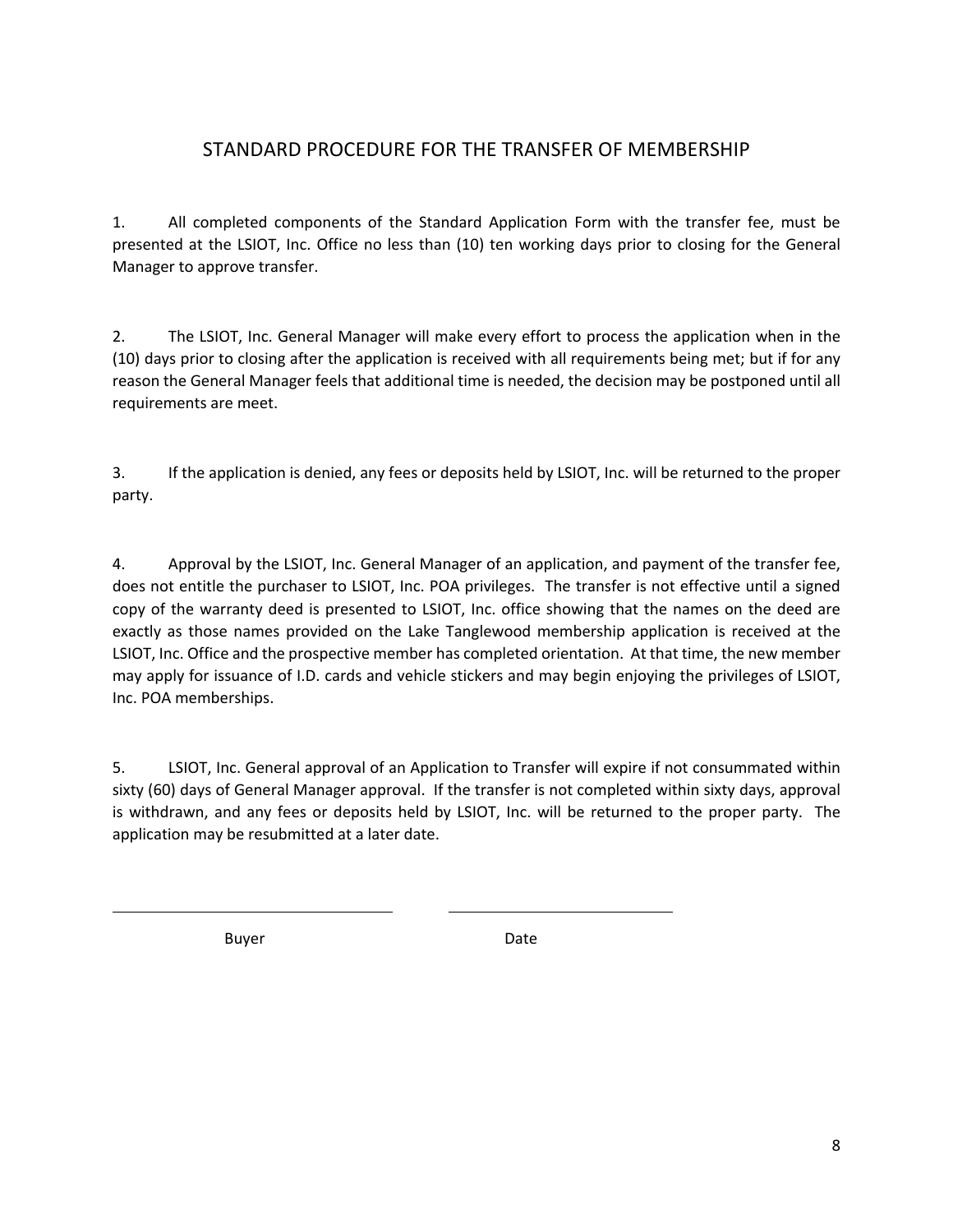#### **STANDARD APPLICATION FORM FOR TRANSFER OF PROPERTY AND/OR MEMBERSHIP AS APPROVED BY THE BOARD OF DIRECTORS OF LSIOT, INC.**

TO: The General Manager of

LSIOT, Inc.

#### **PRESENT MEMBER**

I, 1. The present owner of membership on the following property:

Address:

House Lot Lot I.D. #

Legal Description \_\_\_\_\_\_

Do apply for a transfer of the above property and membership by sale to the following applicant. I certify that all dues, water, assessments and fees, and any other charges owed will be paid in full at the time of transfer. The transfer fee will be paid, and all vehicle, boat, or cycle registration stickers issued by LSIOT, Inc. will be removed and returned to LSIOT, Inc. prior to transfer. By the signature affixed to this document this date, it is agreed that there will be no further access to or utilization of the facilities of the LSIOT, Inc. POA.

| Signature of Present Member |                                                                                                                |                              |  |
|-----------------------------|----------------------------------------------------------------------------------------------------------------|------------------------------|--|
|                             |                                                                                                                |                              |  |
|                             |                                                                                                                |                              |  |
|                             |                                                                                                                |                              |  |
|                             |                                                                                                                |                              |  |
|                             |                                                                                                                |                              |  |
|                             |                                                                                                                |                              |  |
|                             | COUNTY, STATE OF UNITY AND THE USE OF THE USE OF THE USE OF THE USE OF THE USE OF THE USE OF THE USE OF THE US |                              |  |
|                             |                                                                                                                | <b>MY COMMISSION EXPIRES</b> |  |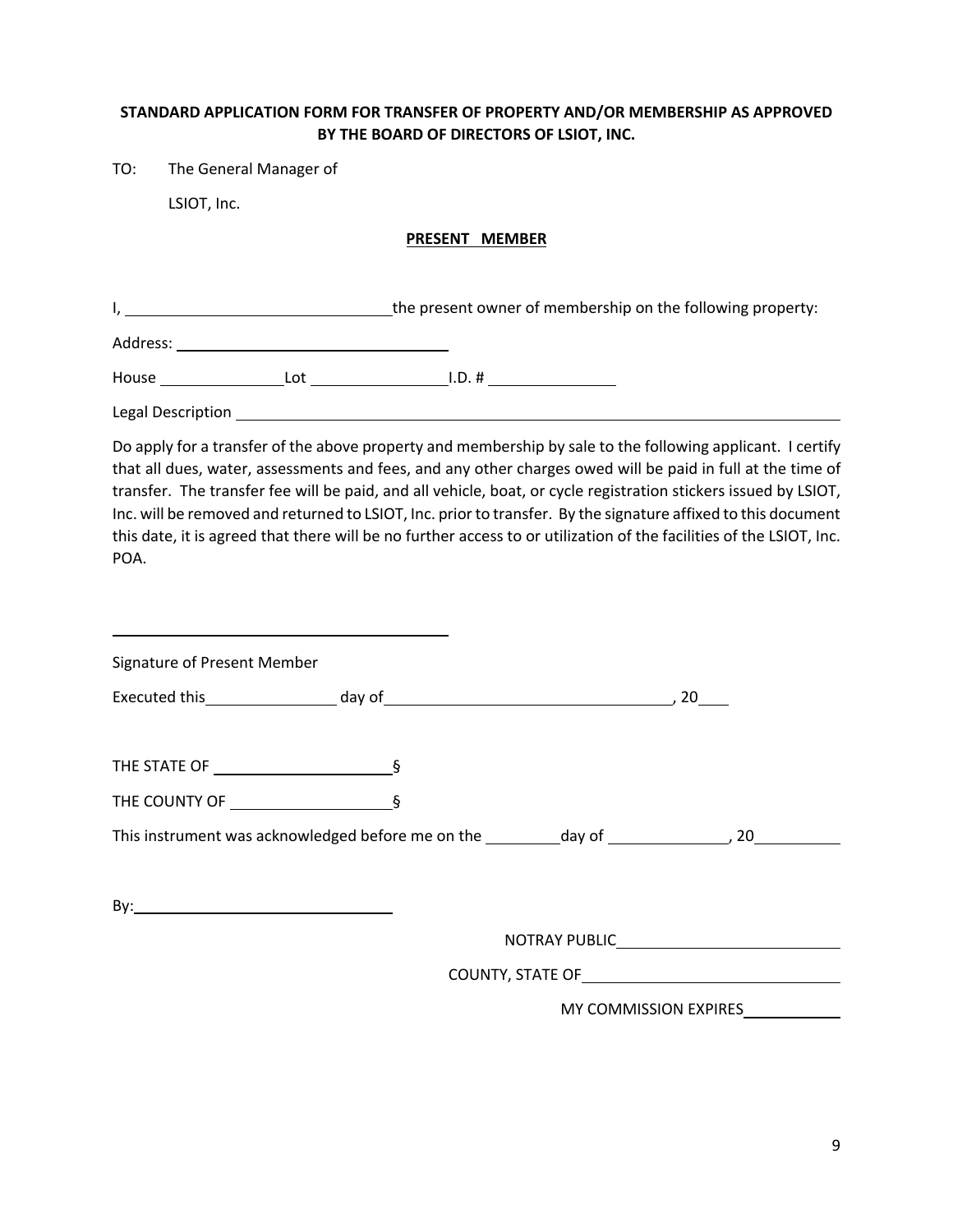#### PROPOSED MEMBER APPLICATION

| $\mathbf{I}$     | o hereby apply for the transfer of the here in above described                                                                                                                                                                |  |  |
|------------------|-------------------------------------------------------------------------------------------------------------------------------------------------------------------------------------------------------------------------------|--|--|
|                  | property and membership in LSIOT, Inc. I do submit and certify to the following information:                                                                                                                                  |  |  |
|                  |                                                                                                                                                                                                                               |  |  |
|                  |                                                                                                                                                                                                                               |  |  |
|                  | SSN DATE OF BIRTH                                                                                                                                                                                                             |  |  |
|                  |                                                                                                                                                                                                                               |  |  |
|                  |                                                                                                                                                                                                                               |  |  |
| <b>CHILDREN:</b> | $NAME(S)$ $AGE(s):$                                                                                                                                                                                                           |  |  |
|                  | RESIDENCE ADDRESSES FOR LAST FIVE YEARS:                                                                                                                                                                                      |  |  |
|                  |                                                                                                                                                                                                                               |  |  |
|                  |                                                                                                                                                                                                                               |  |  |
|                  | ADDRESS THE CONSTRUCTION CONTINUES TO THE CONSTRUCTION CONTINUES TO A CONSTRUCT OF THE CONSTRUCTION CONTINUES TO A CONSTRUCT OF THE CONSTRUCTION CONTINUES OF THE CONSTRUCTION CONTINUES OF THE CONSTRUCTION CONTINUES OF THE |  |  |
|                  |                                                                                                                                                                                                                               |  |  |
|                  |                                                                                                                                                                                                                               |  |  |
|                  |                                                                                                                                                                                                                               |  |  |
|                  |                                                                                                                                                                                                                               |  |  |
|                  | BUSINESS ADDRESS                                                                                                                                                                                                              |  |  |
|                  | $CITY$ STATE $ZIP$ PHONE# ()                                                                                                                                                                                                  |  |  |
|                  | NAME OF THREE BUSINESS REFERENCES:                                                                                                                                                                                            |  |  |
|                  |                                                                                                                                                                                                                               |  |  |
|                  |                                                                                                                                                                                                                               |  |  |
| <b>NAME</b>      | <b>ADDRESS</b>                                                                                                                                                                                                                |  |  |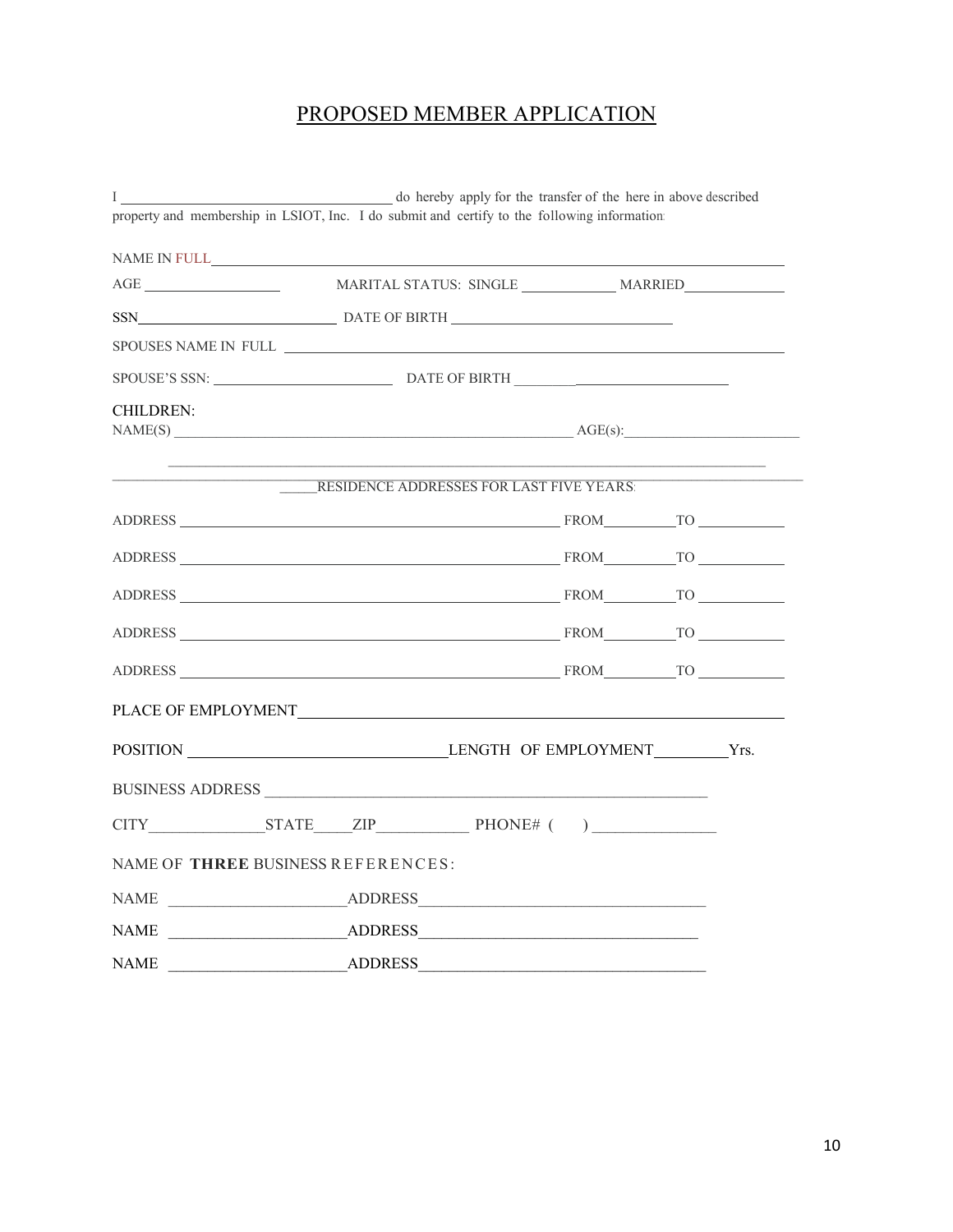**Proposed Member Corporation, DBA, or Trust Transfer Affirmation**

### **LSIOT, Inc.**

**1000 Tanglewood Dry**

**Amarillo, Texas 79118-8024**

Purchase of Property

Property Address:

\_\_\_\_\_\_\_\_\_\_\_\_\_\_\_\_\_\_\_\_\_\_\_\_\_\_\_

\_\_\_\_\_\_\_\_\_\_\_\_\_\_\_\_\_\_\_\_\_\_\_\_\_\_\_

Member(s): \_\_\_\_\_\_\_\_\_\_\_\_\_\_\_\_\_\_\_\_\_\_\_\_\_\_\_ and \_\_\_\_\_\_\_\_\_\_\_\_\_\_\_\_\_\_\_\_\_\_\_\_\_\_\_\_\_\_\_\_\_ are the owner(s) of  $\Box$  are authorized to take all necessary steps and actions that affect the purchase of the above address and certify that by signing below they will be the sole member(s) of LSIOT, Inc.

It is noted that LSIOT, Inc. relating to the Transfer of Membership is as follows:

**MEMBERSHIP MAY NOT BE TRANSFERRED TO A CORPORATION, COMPANY, TRUST, OR ANY OTHER LEGAL OR BUSINESS ENTITY UNLESS A SINGLE, PARTICULAR PERSON (AND HIS FAMILY) SIGN A STATEMENT THAT HE OR SHE ALONE ARE THE PRINCIPAL OF SUCH LEGAL OR BUSINESS ENTITY, AND THAT HE OR SHE OR HIS FAMILY SHALL BE THE ONLY MEMBERS UNDER THAT RULES AND REGULATIONS OF LAKE TANGLEWOOD, TO THE EXCLUSION OF ALL OTHERS EXCEPT GUESTS AND INVITEES UNDER THE RULES AND REGULATIONS OF LSIOT, INC.** 

Executed this  $\qquad \qquad \text{day of} \qquad \qquad 20 \qquad .$ 

| Signature: | $-$<br>Signature: |
|------------|-------------------|
|            |                   |

THE STATE OF § THE COUNTY OF §

This instrument was acknowledged before me on the day of , 20

 $\n By   
\n     whose name is$ 

subscribed to the foregoing document and, being by me first duly sworn, declared that the statements therein are true and correct.

NOTARY PUBLIC

COUNTY, STATE OF

MY COMMISSION EXPIRES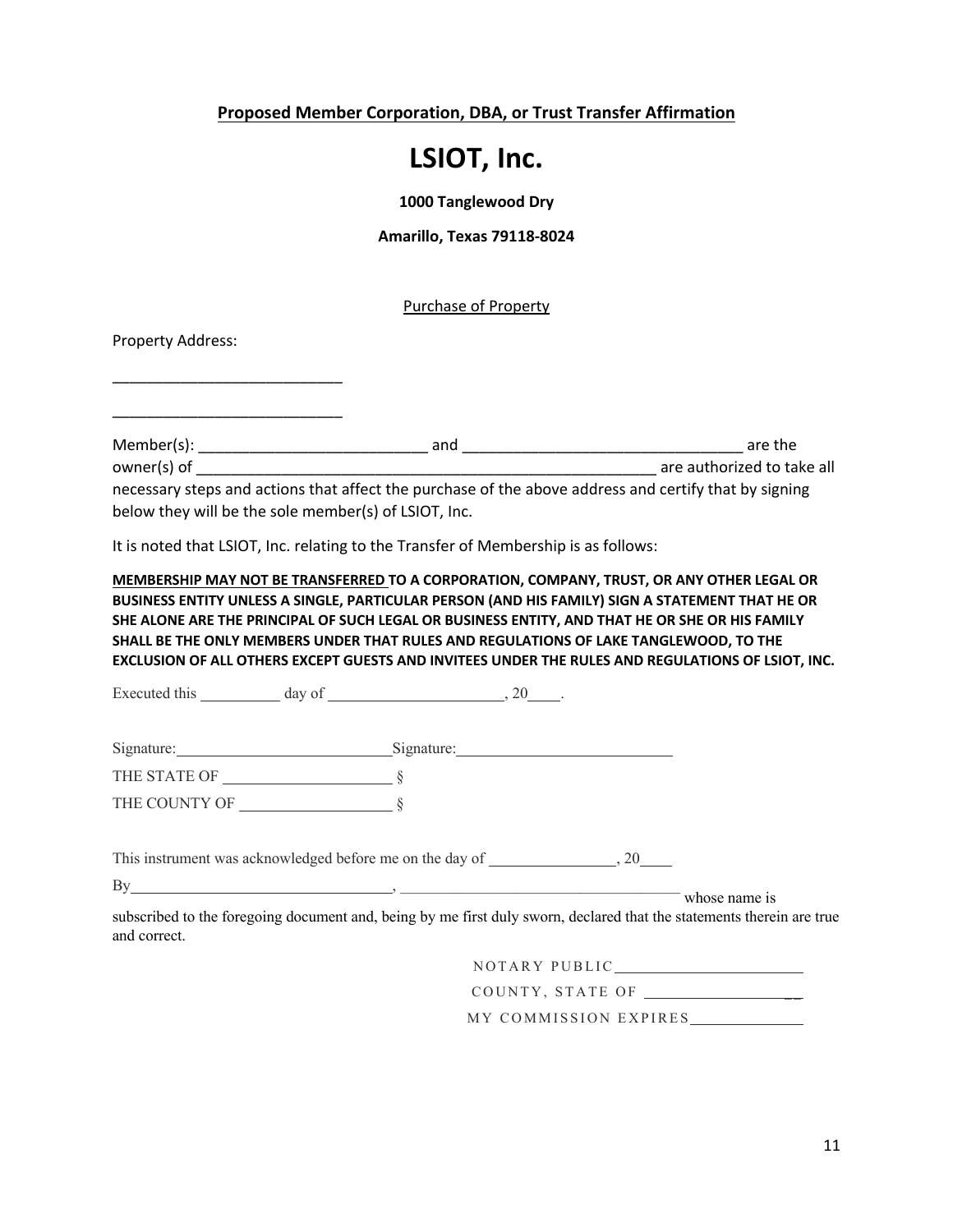I do hereby certify to the following:

- 1. I am of good moral character and have not been convicted of any felonies or offenses of moral turpitude.
- 2. I will be responsible for any misconduct or damages caused by members of my family and/or my guests in the common area.
- 3. I acknowledge receipt of, and have read a copy of the Rules and Regulations of the LSIOT, Inc. POA, and in consideration of admittance membership agree to be bound to such Rules and Regulations and to those hereafter adopted as constituting the terms of the agreement between the applicant and LSIOT, Inc. POA.
- 4. If approved for membership, I will continue to inform myself of all Rules and Regulations of LSIOT, Inc. and of the Village of Lake Tanglewood as such Rules and Regulations may be amended from time to time and will abide by the same.
- 5. By execution of this instrument, I authorize the Board of Directors of LSI0T, Inc.to obtain law enforcement records and credit bureau records for application purposes on all adult members of the household responsible for LSIOT, Inc. membership.
- 6. The undersigned hereby acknowledges and agreesthat:
	- a. LSIOT, Inc. is a property owners association ("POA'') governed by Texas law and such entity has the right and authority to promulgate the Lake Tanglewood Club Rules and Regulations and to otherwise govern the POA pursuant to its bylaws and Texas law. Further, the undersigned hereby ratifies all existing Lake Tanglewood Club Rules and Regulations and acknowledges and agrees to comply with said rules and regulations, as they may be amended from time to time; and
	- b. The agreement dated October 12, 1959, and filed of record in Vol. 253, Page 160, of the Official Public Recordsof Real Property in RandallCounty, Texas,as amended, is in full force and effect and shall not be rendered ineffective by any action of the undersigned, LSIOT, Inc., or Lake Tanglewood, Inc.

| Executed this $\_\_\_\_\_\_\$ day of $\_\_\_\_\_\_\_\_\_\_\_\_$ , 20 $\_\_\_\_\_\_\_\_\_\_\_\_\_\_$ |                                                             |
|-----------------------------------------------------------------------------------------------------|-------------------------------------------------------------|
|                                                                                                     | Signature: Signature: Signature: Signature:                 |
|                                                                                                     |                                                             |
|                                                                                                     |                                                             |
|                                                                                                     | This instrument was acknowledged before me on the day of 20 |
| By                                                                                                  |                                                             |
|                                                                                                     | NOTARY PUBLIC                                               |

COUNTY, STATE OF

MY COMMISSION EXPIRES